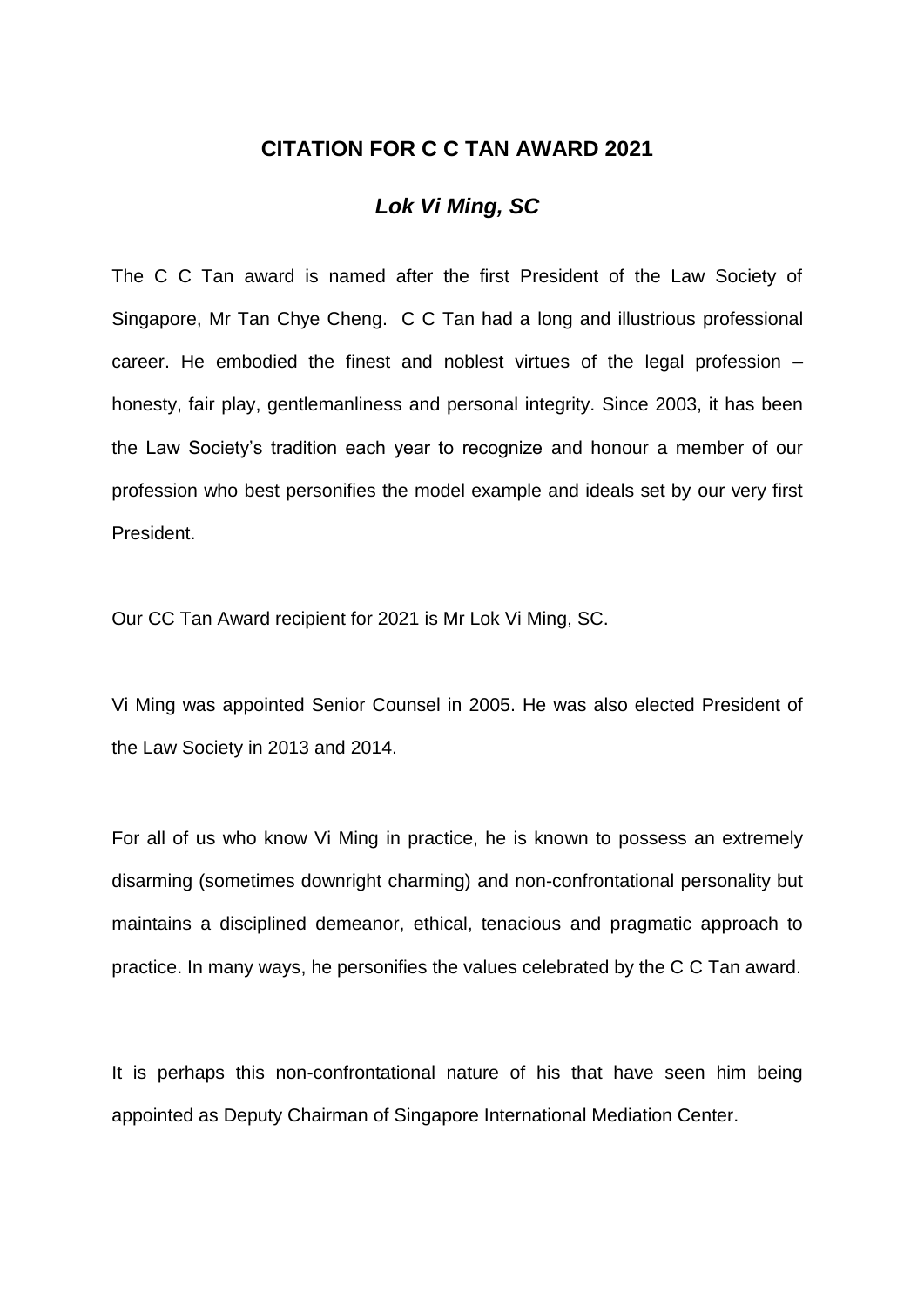For those of us who know Vi Ming personally, he is known to be a great admirer of the Japanese culture. In his final year at law school, he was selected for a scholarship/exchange programme offered by a Japanese multinational corporation, which also included enrolment at one of the universities in Tokyo. Such exchange programme was extremely rare back in those days. This, he said, opened his eyes to the diversity in cultures, philosophies and thoughts among his peers. His admiration for all things Japanese probably started from there. During his tenure as President of Law Society, he sets out to establish relationship between Law Society and the various Japanese Bar Associations. His tireless pursuit in this area saw numerous MOUs signed between the Law Society and Japanese Bar Associations, just to name a few – Daini Tokyo Bar Association; Osaka Bar Association; and Japanese Federation of Bar Associations. Not satisfied with just Japan, he also expanded the reach of the Law Society to other Bar Associations in Northern Asia, for example Korean Bar Association and Shenzhen Lawyers Association. These relationships will prove to be invaluable subsequently when the Law Society launched the "Lawyers Go Global" programme in early 2018.

Asked to describe himself in three words in an interview article, he said "Never say Never". Whether he aspires to be James Bond aside, it can be said that Vi Ming really lives up to this description. One interesting anecdote shared by the Law Society's secretariat is this – In preparation for one of Law Society's mission trips, seats were all sold out for one of the more popular flights. The secretariat tried all means to secure a seat but was unsuccessful. When Vi Ming heard this – he told the secretariat – never say never – and went on to manage to get one in the end.